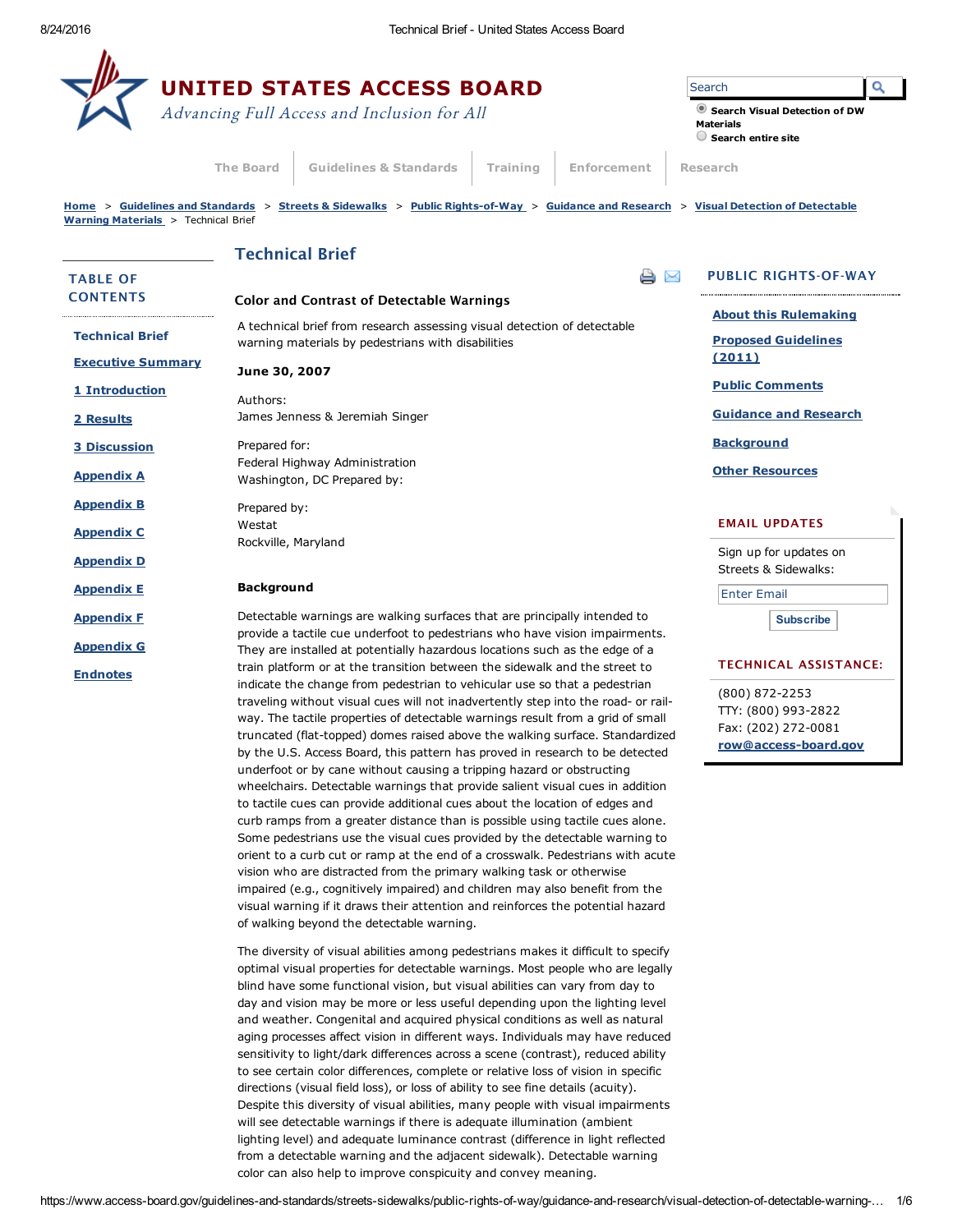### 8/24/2016 Technical Brief United States Access Board

The ADA Accessibility Guidelines (ADAAG 1991) require that detectable warnings '...shall contrast visually with adjoining surfaces, either light-on-dark or dark-on-light'. Draft Public Rights-of-Way Accessibility Guidelines (PROWAG 2005) have a similar provision: 'Detectable warning surfaces shall contrast visually with adjacent gutter, street or highway, or walkway surfaces, either light-on-dark or dark-on-light.' Specifiers and agencies sought additional guidance on determining an effective contrast.

### FHWA Detectable Warning Study

In 2005, a study was conducted to determine which detectable warning colors and patterns are visually detectable and conspicuous to pedestrians with visual impairments and to provide recommendations related to color, pattern, and luminance contrast of detectable warnings. Fifty individuals with visual impairments participated in separate sessions. Most participants were legally blind (though all had some useful vision) and all reported having some difficulty locating the boundary between sidewalks and streets. The study included men and women ranging in age from 24 to 92 with diverse causes of their visual impairments. The set of 13 detectable warnings (each 3 feet wide by 2 feet deep) tested included 10 solid colors (Figure 1) and three black-and-white patterns including black with white border, black-and-white stripes, and white with black border (Figure 2). Four sidewalk sections (each 4 feet by 8 feet) were fabricated to simulate the appearance of a red brick sidewalk, a dark gray asphalt sidewalk, a white concrete sidewalk, and a brown concrete sidewalk. Each combination of detectable warning color and sidewalk color was viewed outdoors under natural illumination by each of the study participants. Figure 3 shows how the testing area was arranged. Measurements included maximum visual detection distance, self-reported conspicuity rating, and self-reported description of the detectable warning color.





Figure 2. Photographs of three black-and-white patterned detectable warnings on red bricks

Black with White Border (4-inch wide border)

Black/White Stripes (4.5-inch wide white stripes)



https://www.access-board.gov/guidelines-and-standards/streets-sidewalks/public-rights-of-way/guidance-and-research/visual-detection-of-detectable-warning-... 2/6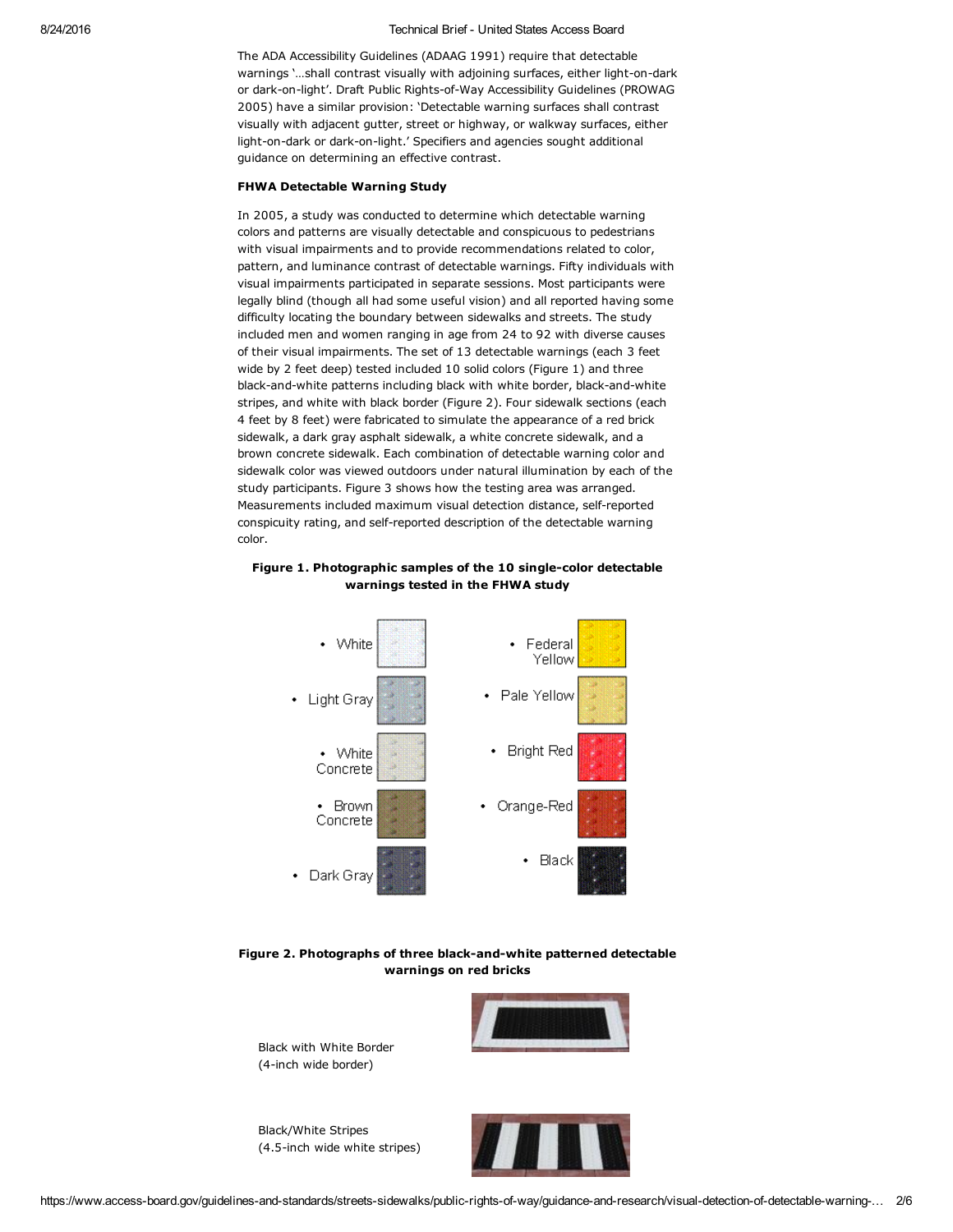





Figure 3. Plan view of outdoor testing area where participants viewed Detectable warnings on four simulated sidewalk sections

Based on the results of the study, including visual detection rates at 8 feet and 26 feet, conspicuity ratings, and participants' subjective comments, the following detectable warning colors are recommended for use on asphalt, red brick, and concrete walking surfaces (Table 1). It should be noted that although black-and-white patterned detectable warnings performed very well under the limited conditions tested, additional research is needed to determine if detectable warnings with light/dark patterns (rather than single color detectable warnings) tend to cause visual disorientation or confusion for some people when walking over the surface, particularly when such patterns are installed on a slope.

# Table 1. Detectable warning contrast effectiveness assessments based upon FHWA study data

| <b>Detectable</b><br><b>Warning Color1</b>                                   | Surface material surrounding detectable warning |                    |                                                   |  |  |
|------------------------------------------------------------------------------|-------------------------------------------------|--------------------|---------------------------------------------------|--|--|
|                                                                              | <b>Asphalt</b>                                  | <b>Brick (Red)</b> | <b>Concrete</b>                                   |  |  |
| Bright white [e.g.,<br>FS 378751<br>$R = .74$ ; (x = .333,<br>$y = .347$     | Good                                            | Good               | Not recommended<br>for light colored<br>concrete2 |  |  |
| <b>White</b> (beige sand<br>texture)<br>$R = .64$ ; (x = .352,<br>$y = .364$ | Good                                            | OK                 | Not<br>recommended2                               |  |  |
| Pale yellow [e.g.,<br>FS 235941<br>$R = .47$ ; (x = .412,<br>$y = .414$      | Good                                            | Good               | OK                                                |  |  |
| <b>Federal yellow</b><br>[e.g., FS 33538]                                    | Very good                                       | Very good          | Good                                              |  |  |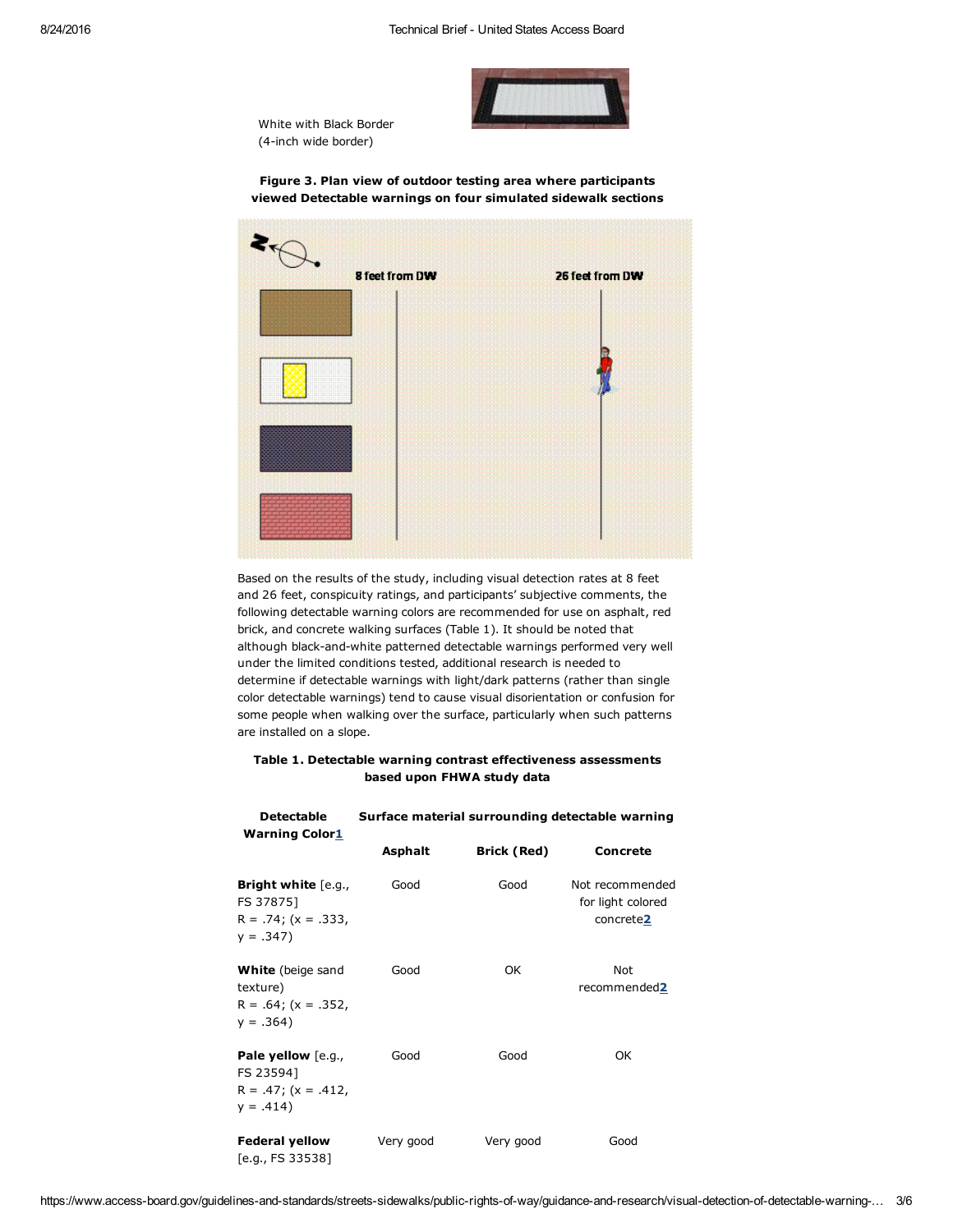$R = .46$ ; (x = .511,  $y = .454$ Light gray [e.g., FS 26280]  $R = .24$ ; (x = .326,  $y = .341$ Not recommended Not recommended Not recommended **Brown** (beige sand texture)  $R = .17$ ; (x = .390,  $y = .386$ Not recommended Not recommended OK Orange-red [e.g., FS 22144]  $R = .13$ ; (x = .533,  $y = .356$ OK Not recommended Good Bright red [e.g., FS 31120]  $R = .11$ ; (x = .587,  $y = .323$ Good OK Very good Dark gray [e.g., FS 36118]  $R = .09$ ; (x = .320,  $y = .331$ Not recommended Not recommended OK Black [e.g., FS 17038]  $R = .02$ ; (x = .324,  $y = .338$ Not recommended Not recommended (may be perceived as a hole) Not recommended (may be perceived as a hole) Black (or dark gray) and white pattern (minimum 4 in. wide stripes) Very good3 Very good3 Very good3 Black (or dark gray) and yellow pattern (minimum 4 in. wide stripes) Not tested, but likely to be very good3 Not tested, but likely to be very good3 Not tested, but likely to be very good3

- 1. Numbers next to each detectable warning color name specify the color tested by [approximate match to Fed-STD-595B color number],  $R =$ reflectance factor, and (CIE1931 chromaticity, in daylight).
- 2. White detectable warnings may be good for use on dark pigmented concrete.
- 3. Although black-and-white combinations tested well under the limited conditions of this research, use of a pattern rather than a solid color will require additional testing to be sure that the dark areas aren't seen as depressions and light areas as raised surfaces. Orientation and mobility specialists caution that patterned surfaces may cause some visual disorientation or confusion when walking over the surface, particularly when installed on a slope.

## Recommended Minimum Luminance Contrast Values for Detectable Warnings

In general, a minimum luminance contrast of 50 percent is recommended. Lower levels of luminance contrast, however, may be effective if there is a pronounced color difference (i.e. hue, saturation) between the detectable warning material and the adjacent walking surface. For example, if the detectable warning has a highly saturated red or yellow appearance, then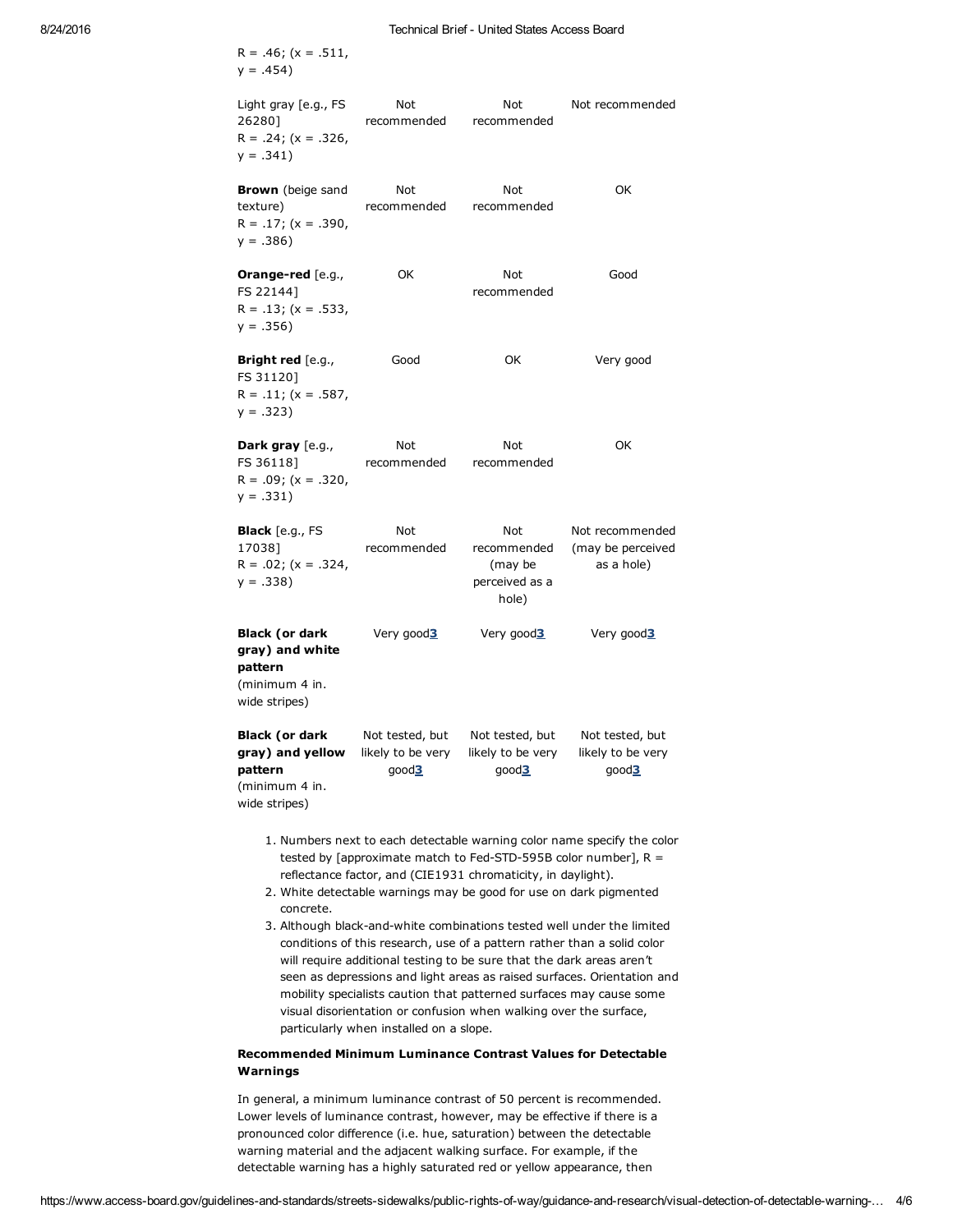### 8/24/2016 Technical Brief United States Access Board

installations with luminance contrast as low as 20 percent may be effective for most pedestrians. Adequate luminance contrast also may be achieved with detectable warnings that provide internally contrasting elements (such as from a two-color stripe pattern). In this case the pattern elements should be large (i.e., stripes that are a minimum of 4 inches wide) and should provide a minimum of 60 percent luminance contrast.

- If the detectable warning and sidewalk are both dark (reflectance less than 10 20 percent), even relatively high luminance contrast will not ensure visual detection or conspicuity. Tip - When viewed at the installation location, either the detectable warning or the surrounding surface should appear noticeably lighter than a photographer's Gray Card (which has approximately 18% reflectance).
- For a given level of luminance contrast, reds and yellows generally provide higher conspicuity than achromatic colors and many people tend to associate reds and yellows with the need for caution. Tip - A brick red color detectable warning may perform better on light concrete than black (or dark gray) because it is less likely to be mistaken for a hole or change of elevation.
- Consider how visual contrast between the detectable warning and sidewalk surfaces may change over time as the materials age. For example, concrete generally darkens over time. Asphalt is generally darkest when it is new and lightens over time. Detectable warnings may fade or darken over time depending on the material. To the extent possible, these changes should be anticipated so that visual contrast is maintained.
- Consider how visual contrast between the detectable warning and sidewalk surfaces may change when the surfaces are wet. Tip – The reflectance of some materials changes much more than others when wet. Concrete usually darkens considerably when water is absorbed, unlike plastic composite detectable warning materials that shed water. Therefore, the contrast of a light-colored plastic detectable warning on darker concrete will increase when the concrete is wet while the contrast between darker plastic detectable warnings and lighter concrete will decrease when the concrete is wet.
- Consider how visual contrast between the detectable warning and sidewalk surfaces may change with changes in illumination. For outdoor installations, luminance contrast and color appearance will remain approximately constant over a wide range of changes in natural illumination. However, the color appearance of a detectable warning and luminance contrast between a detectable warning and sidewalk may be quite different under artificial illumination (e.g. low pressure sodium lamps). It is not known how such lighting changes affect pedestrians' use of detectable warnings. Anecdotal reports suggest that some pedestrians with low vision often do not rely on visual cues at all when lighting conditions are not adequate for them to believe that their vision is reliable.

## Simple Procedure for Making Field Measurements of Luminance Contrast for Detectable Warnings

Photometric field measurements of luminance contrast between an installed detectable warning (or sample of detectable warning material) and the adjacent sidewalk may be made with a luminance meter (such as Minolta LS-100) with a one degree measurement field.

- 1. Secure the luminance meter on a tripod to make measurements at a 45 degree viewing angle to the surface. Be sure that the surface to be measured completely fills the measurement field, and align the measurement field to avoid specular reflections (highlights) such as those that may be visible on the sides of glossy truncated domes.
- 2. For outdoor measurements, the illumination on the surfaces can change very rapidly as clouds move through the sky, etc. To compensate for illumination changes, each contrast determination should consist of three luminance measurements of detectable warning and adjacent surface (AS) done as quickly as possible: detectable warning – as – detectable warning, measuring from the same spot on the detectable warning both times. The